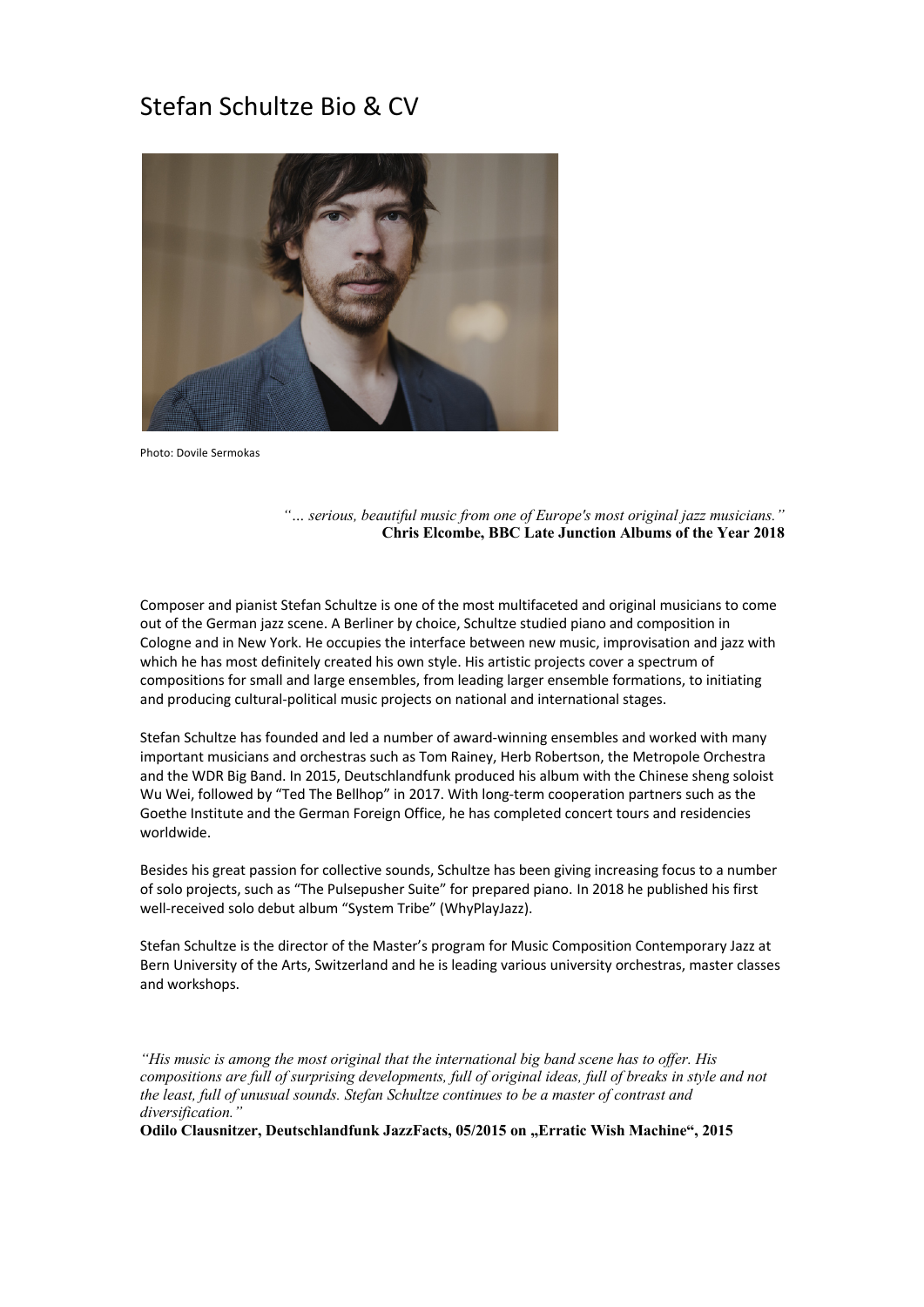# **PRIZES / AWARDS**

2021 Berlin Senate Project Funding Ehwald Schultze Rainey 2021 Basic funding Berlin Senate Stefan Schultze - Large Ensemble 2020 Basic funding Berlin Senate Stefan Schultze - Large Ensemble 2019 Travel Grant Berlin Senate Stefan Schultze - Large Ensemble Tour 2019 2019 Basic Funding Berlin Senate Stefan Schultze - Large Ensemble 2018 Basic funding Berlin Senate Stefan Schultze - Large Ensemble 2018 Project Funding Our Voices! - Our Voices! Choral Fantasy for 8 choirs and 8 loudspeakers 2017 Goethe-Institute Artist in Residence Japan / Tokyo 2017 Lower Saxony Composition Scholarship 2017 Lower Saxony Composition Scholarship 2016 Berlin Senate Project Funding Ehwald Schultze Rainey 2015 Berlin Senate Tour Support Simon Rose Stefan Schultze Duo 2014 Goethe-Institute Artist in Residence Shanghai / China 2012 Berlin Senate Project Funding "Berlin Art Orchestra Invites ..." 2012 Goethe-Institute Artist in Residence South East Europe 2010 1st prize WDR Jazz Prize, category composition 2009 1st Prize International Composition Competition "ArtEZ Jazz Composition Contest", Enschede / Netherlands 2008 Member of the BMI Jazz Composers Workshop 2008 1st Prize Lower Saxony Jazz Prize 2007 Honorary Prize of the ASCAP Foundation "Young Jazz Composers Award 2007 DAAD Scholarship 2006 Scholarship Jazz Composition, Manhattan School of Music in NY City 2006 Cologne Grammar School and Foundation Fund scholarship 2006 1st prize International Jazz Festival Granada "Best international Jazz Band", Granada / Spain 2005 1st Prize International Jazz Festival Granada "Best Young Jazz Band", Granada / Spain 2005 1st Prize Jazz on the Danube "New Generation", Straubing 2004 Winning Jazz Hannover, Lower Saxony 2003 1st Prize International Jazz Prize Biberach 2003 Winning Jazz Hannover, Lower Saxony

# **WORKED WITH ENSEMBLES**

WDR Bigband, Metropole Orchestra, Berlin Art Orchestra, Luzern Jazz Orchestra, Fette Hupe, Spielvereinigung Süd, Landesjugendchor NDS, Landesjugendjazzorchester NDS, Landesjugendjazzorchester Berlin, Landesjugendjazzorchester Hamburg, Millenium Orchestra Enschede

### **WORKED WITH ARTISTS**

Akihito Obama, Almut Kühne, Benjamin Kraef, Benjamin Weidekamp, Christian Lillinger, Christoph Hillmann, Claudio Puntin, Claudius Valk, Cole Ingraham, Dag Magnus Narvesen, Daniel Schröteler, Devin Grey, Etienne Nillesen, Falk Grieffenhagen, Florian Menzel, Florian Ross, Florian Trübsbach, Florian Zwissler, Frank Gratkowski, Frank Möbus, Gebhard Ullmann, Heiner Wiberny, Herb Robertson, Hindol Deb, Hinrich Franck, Ignaz Schick, James Banner, Jan Roder, Jenny Q Chai, Joachim Ullrich, Johannes Lauer, John Schröder, John-Dennis Renken, Joss Turnbull, Jürgen Friedrich, Kalle Kalima, Linda Oh, Ludger Hennig, Marc Muellbauer, Martin Auer, Martin Lubenov, Mateusz Smoczynski, Matthias Muche, Matthias Schubert, Michael Schiefel, Miho Hazama, Nicola Hein, Nicolaus Neuser, Niels Klein, Nils Wogram, Nora Thiele, Norbert Scholly, Paulo Alvares, Peter Ehwald, Petter Eldh, Richard Scott, Rie Watanabe, Robert Landfermann, Roy Carroll, Ryuichi Yoshida, Sebastian Gille, Simon Rose, Simon Rummel, Tilman Ehrhorn, Tom Arthurs, Tom Rainey, Uli Kempendorff, Ute Wassermann, Werner Neumann, Willi Hanne, Winnie Brückner, Wu Wei.

#### **CONCERTS**

Finnland, Schweiz, Japan, Österreich, Italien, Polen, England, China, Hongkong, Holland, Spanien, Frankreich, Peru, Costa Rica, USA, Griechenland, Mazedonien, Bulgarien, Serbien, Kroatien, Mazedonien, Belgien, Luxemburg